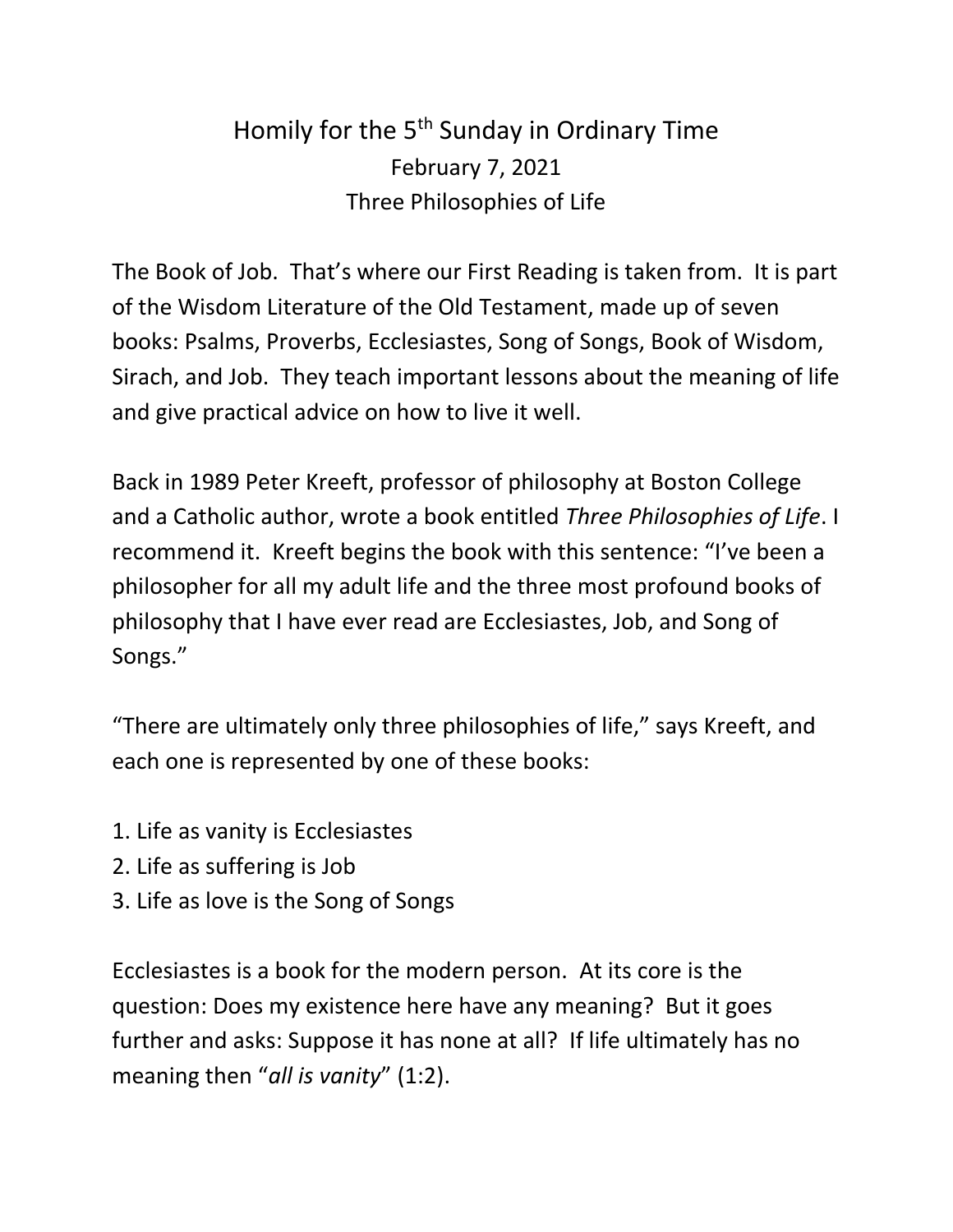By vanity the author does not mean excessive pride in one's appearance – as in a "vanity mirror" – rather he means all is in vain: all is futile.

When modern people are asked the question: What is the *summum bonum*, the greatest good, the final end, the ultimate purpose of life? the answer they generally give is … no answer. They do not know why they exist, what they are here for?

And having no grasp of any ultimate purpose to life, they preoccupy themselves with various subjective goals. These goals may be quite fine in themselves but they are, like us, passing. And even if we come to possess that for which we strive, we cannot overcome a sense of its transience – that it is slowly slipping from our grip like water between our fingers – and that it is not enough. For no short-term purpose can compensate for long-range purposelessness.

If there is no real meaning to life, then everything we do is circumscribed by its mere subjectivity and the defining reality of death. Or as Ecclesiastes puts it: "*Then I considered all that my hands had done and the toil I had spent in doing it, and again, all was vanity and a chasing after wind*" (2:14).

Now we come to the Book of Job and its great meditation on the problem of suffering. Throughout the book we see Job and his friends wrestling with the question of why an all-powerful and just God would let such horrible sufferings happen to Job?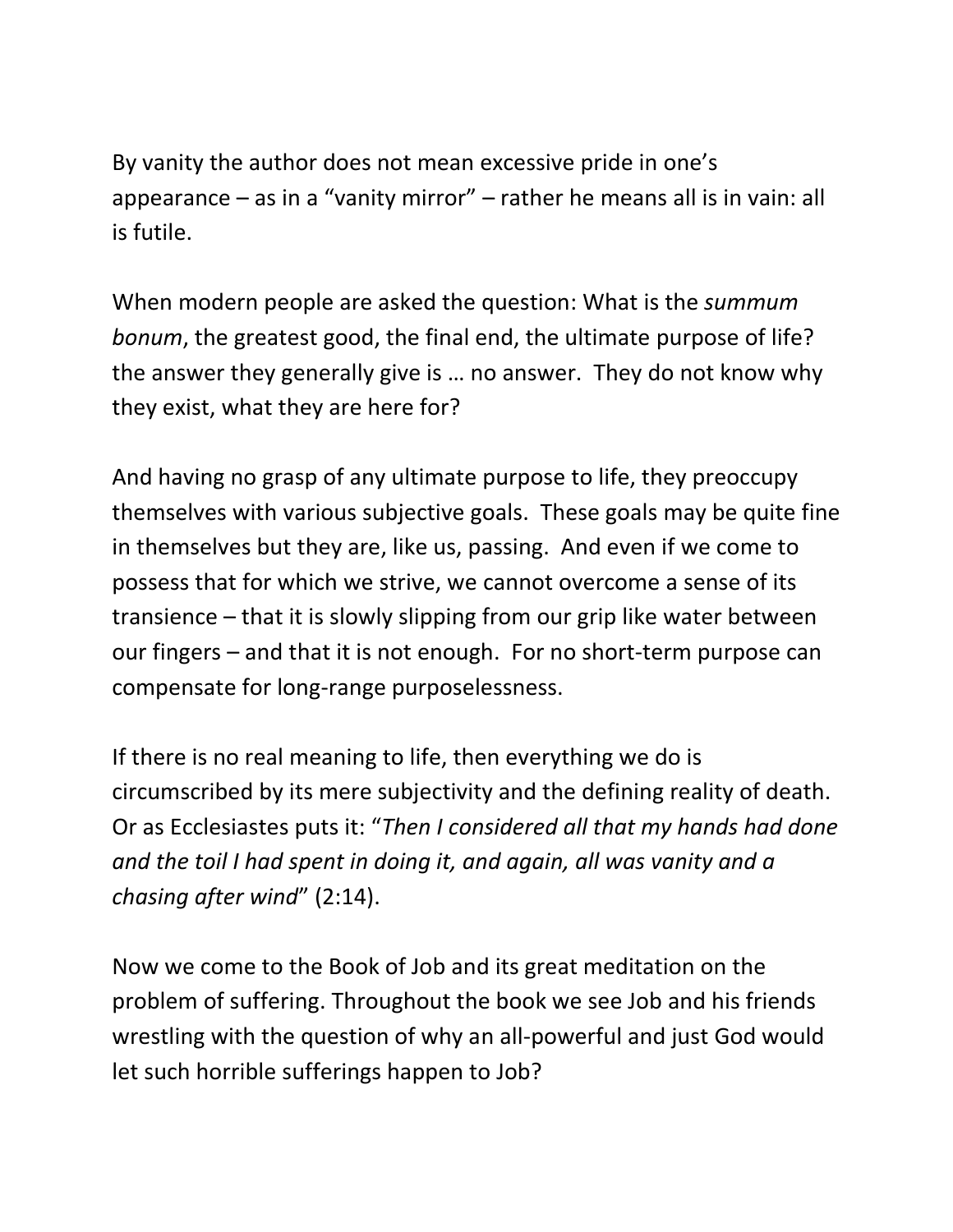The answer given by his friends is that the bad things that have occurred must indicate that Job is not a good person and is deserving of punishment. But Job is good, and God Himself acknowledges this at the beginning of the book.

Job then briefly flirts with the idea that maybe it is God who is not good? He imagines dragging God into court to present his case. This is the modern approach to the problem of evil. We put God in the dock and make ourselves His judge. But Job recoils from the idea, realizing that God is the Judge, not he. "*Though I think myself right, His mouth may condemn me; though I count myself innocent, it may declare me a hypocrite*" (9:20). Job resigns himself to the fact that suffering in this life is inevitable and in light of God's silence, inexplicable.

Finally, God intervenes, speaking out of a whirlwind, asking Job a series of rhetorical questions that demonstrate the infinite gulf that exists between God and His creatures. "*"Where were you when I laid the foundation of the earth? Tell me, if you have understanding*" (38:4). Overwhelmed and humbled by the encounter, Job acknowledges his error in questioning God. But Job has learnt something.

God revealed that the wisdom of His providential designs far exceeds human understanding. That the mystery of suffering lies within a greater mystery, the mystery of God.

Yet, while Job's sufferings were terrible, he never gave up on God. He never lost his faith. In this sense his sufferings proved to be purifying,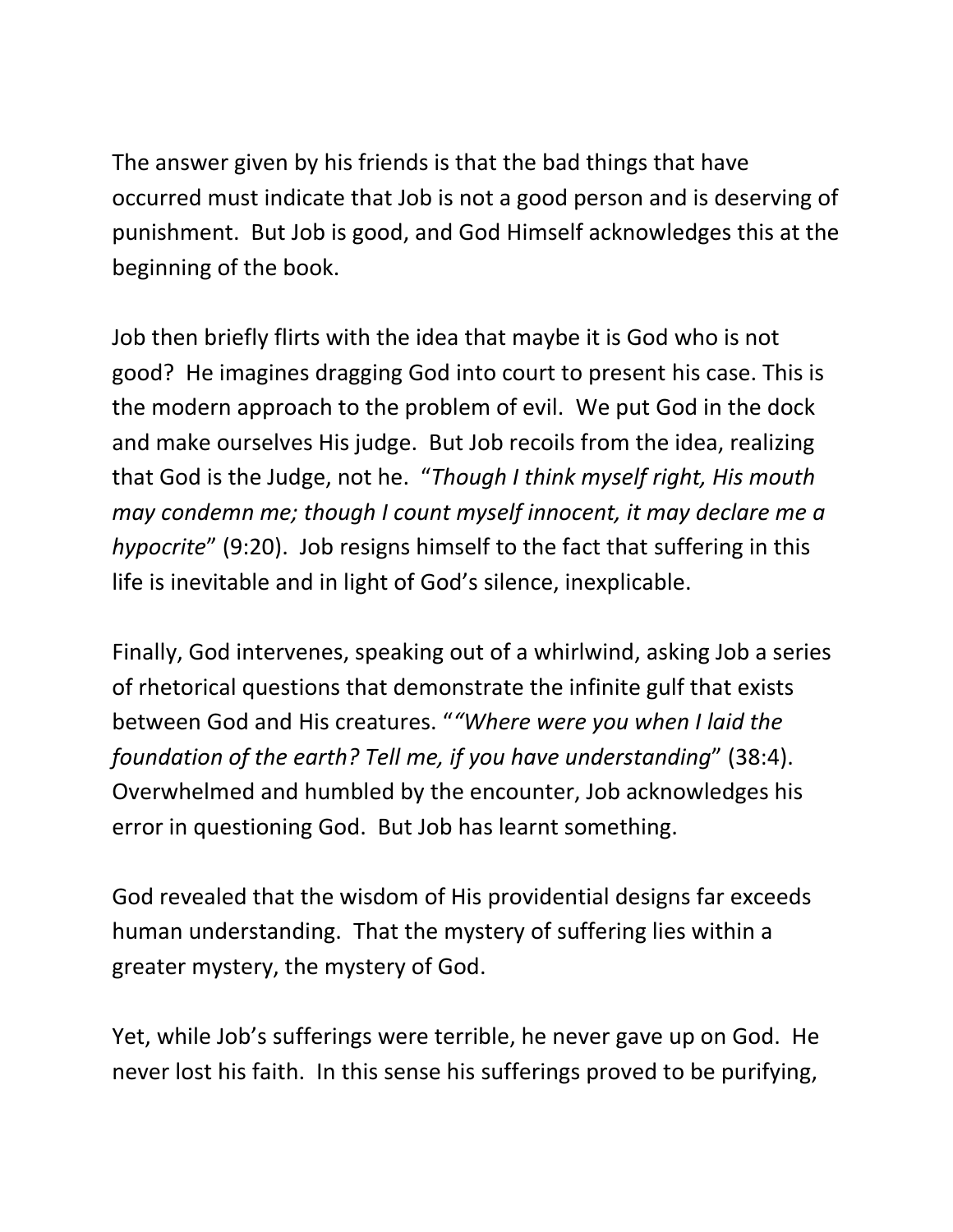even enlightening: giving him eyes to see God more humbly and authentically. So, while Job never did discover the answer to his question, he did discover something else: The God Who Is. The One in whom our lives find meaning and purpose.

And this brings us to the Song of Songs. It is the only book in the Bible that never once mentions God. The book is a love poem or collection of love poems; dramatizing the passion between a lover and his beloved.

Yet, God is in the book, hidden in plain view, by analogy. For human love and attraction are gifts of God oriented toward the marriage covenant. And the marriage covenant itself is an image of the covenantal love that God has for His people.

We see this in Isaiah, where the prophet declares, "*As the bridegroom rejoices over the bride, so shall your God rejoice over you*" (62:5b). And in Saint Paul's letter to the Ephesians where after quoting Genesis, "*For this reason a man will leave his father and mother and be joined to his wife, and the two will become one flesh*" he immediately adds, "*This is a great mystery, and I am applying it to Christ and the Church*" (5:31-32).

So, the Song of Songs is a "double love story, vertical and horizontal, divine and human." That is why it is a scriptural favourite for many saints and mystics (Saint Bernard of Clairvaux wrote at least 86 homilies on this book).